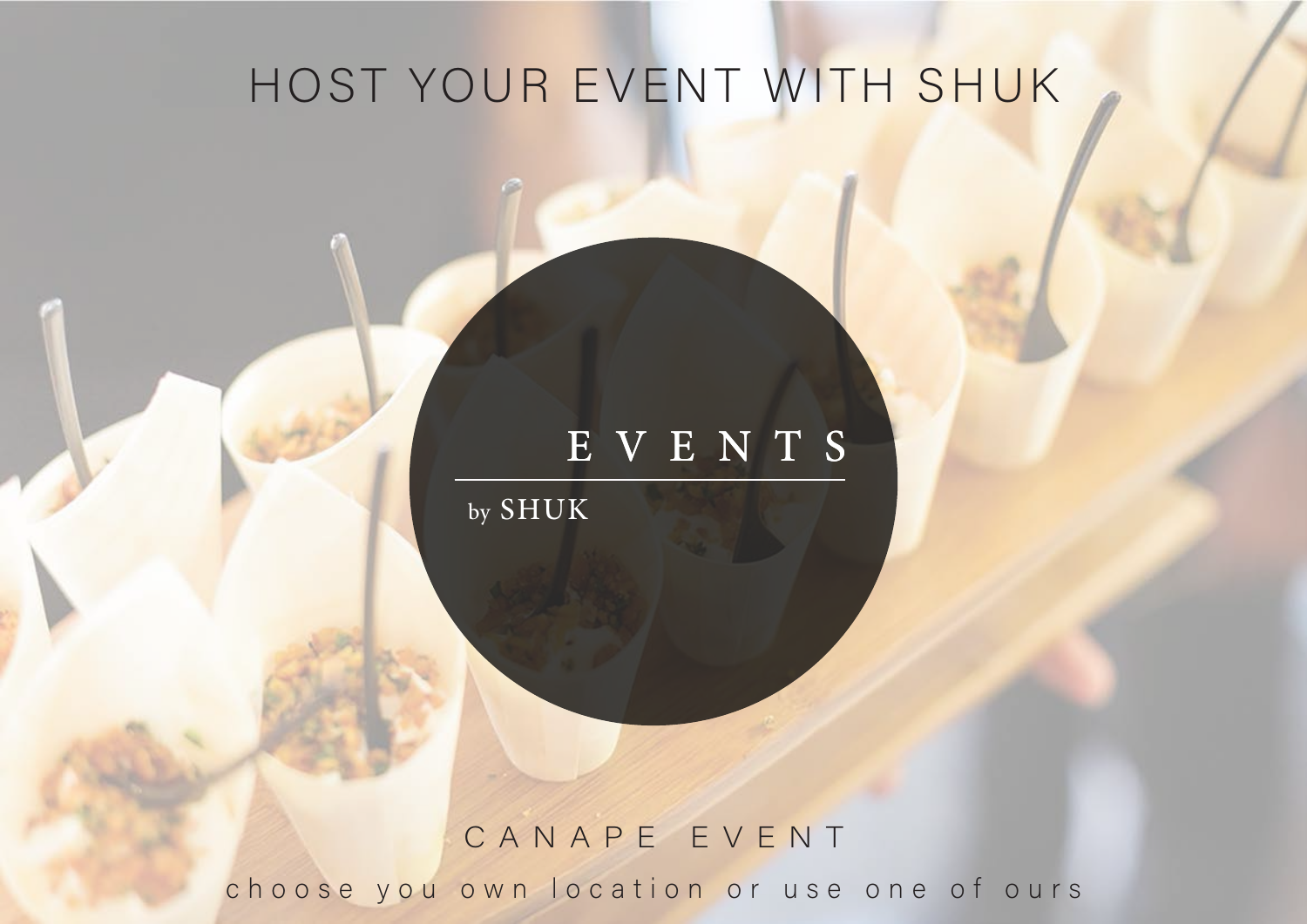# CANAPE PACKAGES

# **CANAPE PACKAGE ONE** \$40 per person

canape (savoury and/or sweets) - select 6

+ mezze plate

# **CANAPE PACKAGE TWO** \$60 per person

canape (savoury and/or sweets) - select 6

+ mezze plate

+ Charcuterie or salad bar

# **CANAPE PACKAGE THREE** \$80 per person

canape (savoury and/or sweets) - select 6

+ mezze plate

+ Charcuterie

+ salad bar

 $+2$  flat bred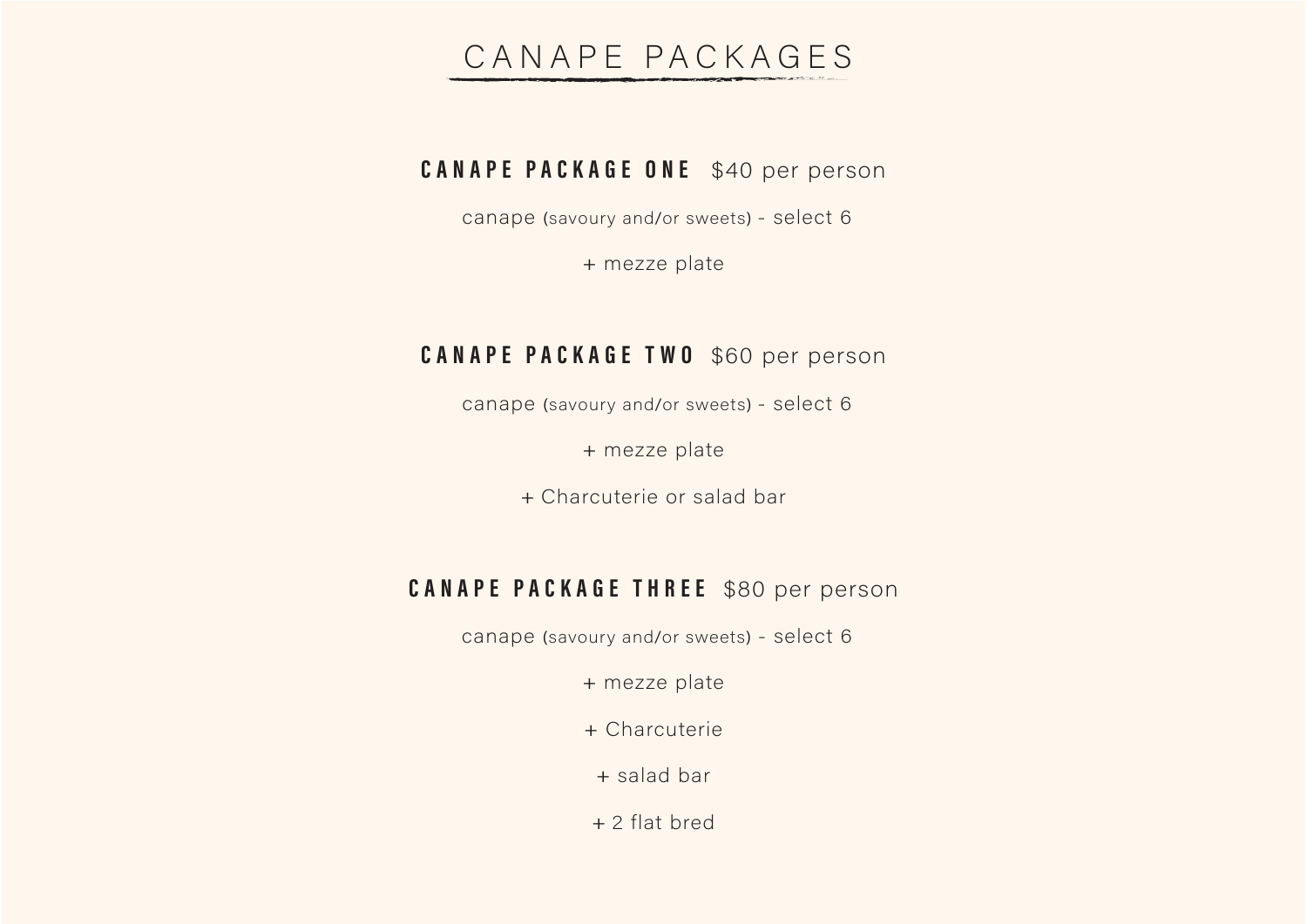# menu selection

## SAVOURY

Snapper ceviche (qf) (df)

Slow cooked lamb sliders, tahini & pickles

Fresh tuna, avocado, lime & sesame (qf) (df)

Cucumber & yoghurt mousse shots (v) (qf)

Cured salmon w' lemongrass, sour cream & chives (qf) (df)

Falafel w' green tahini (ve)

Beef tataki, criolla sauce (gf) (df)

Haloumi slider w' charred eggplant (v)

Mini bourekas w' ricotta & spinach (v)

Mozarella w' cherry tomato & basil (v) (qf)

Beef kofta, green tahini, pickled cabbage

Chicken skewer w' tzatziki & sumac

# **BUFFET TABLE**

Charcuterie (cheese and meat board) Mezze plate: hummus, babaganoush, labneh & selection of breads, olives & pickles Salad bar: Zucchini & barley: green peas, cherry tomato, cucumber, mix leaf, feta, almonds, mint, parsley (v) Grilled halloumi: shaved fennel, radish, stone fruit mix leaf, pepitas, sumac, leek & honey vinaigrette The green house: broccolini, avocado, green beans, carrots, pickled cabbage, fresh herbs & pistachio dukkah (ve, gf) Flat bread: zaatar, olive oil, chili salt / tomato, sujuk,

ricotta & mint/lamb, eggplant, caramelized onions

& tahini/ fetta, finenuts & rocket

gf- gluten free df- dairy free v- vegetarian ve- vegan menu items may vary depending on seasonal availability Dietary restrictions/amendments can be catered to. Please advise when booking.

# **SWEETS**

Truffles (gf)

Chocolate cake (qf) Dulce de leche & coconut cake White chocolate cheese cake Coconut mousse w' fresh fruits (ye)

Tiramisu

Fruit platter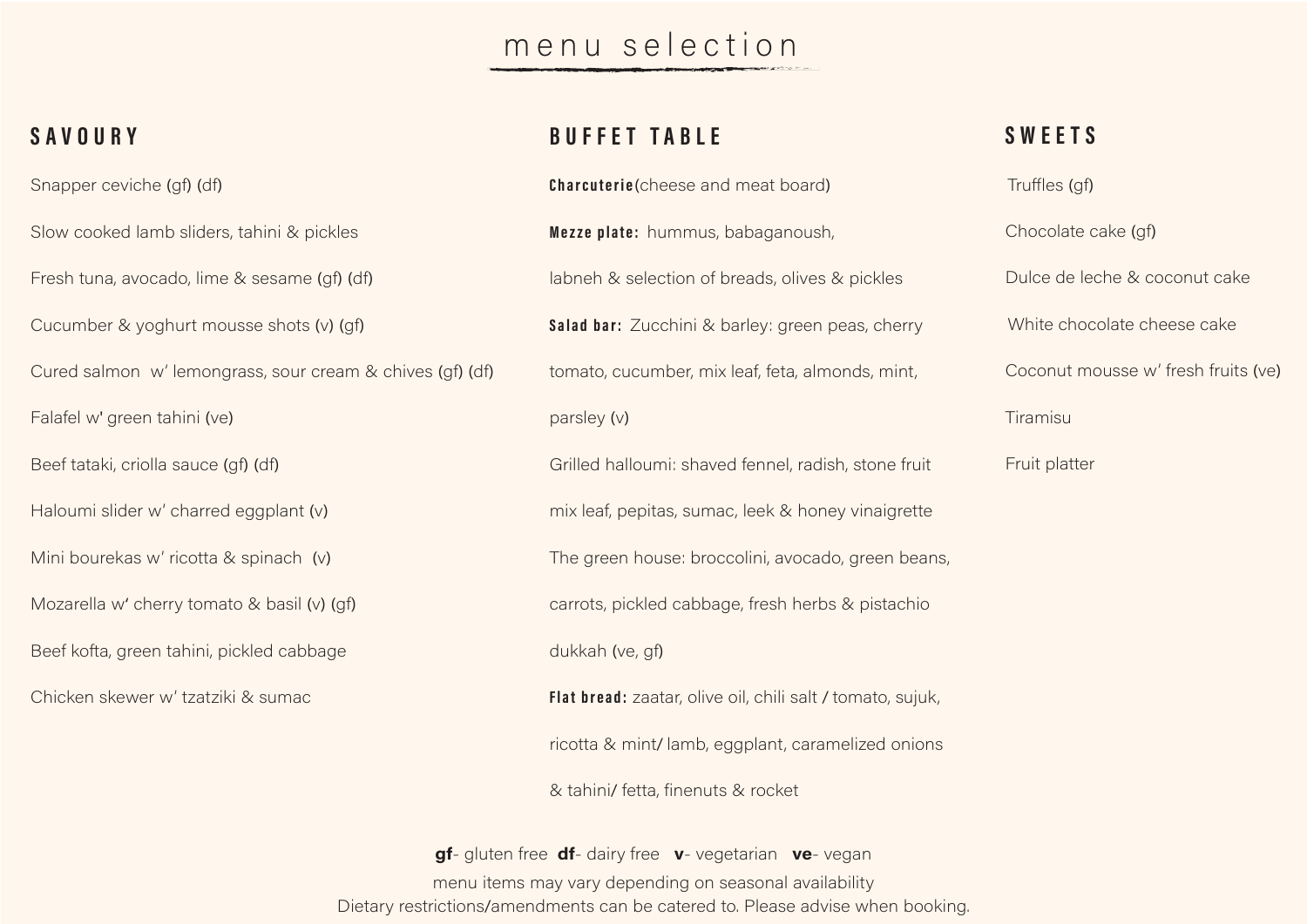# EVENTS

by SHUK

# BEVERAGE PACKAGES

All beverages are subject to seasonal change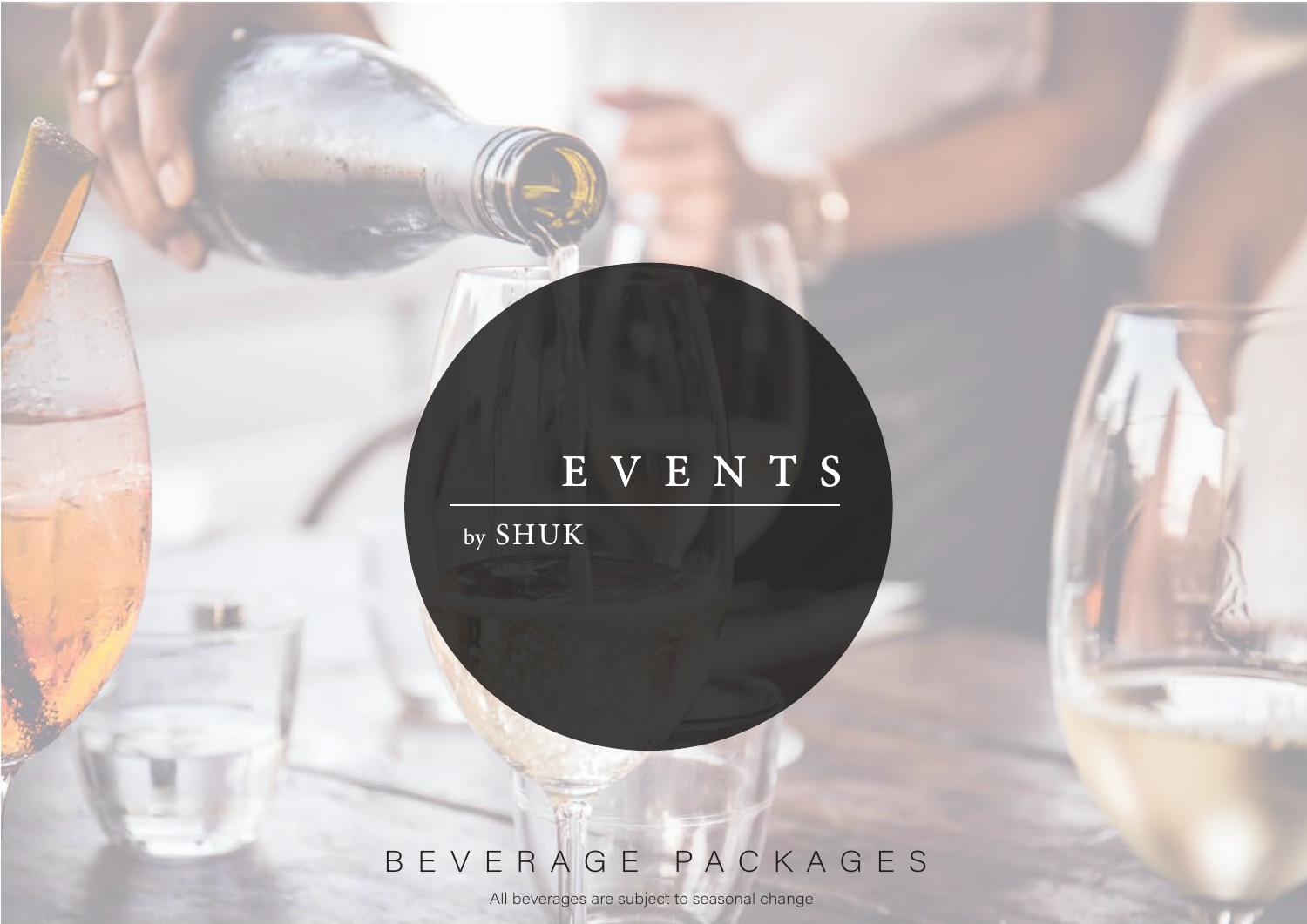# BEVERAGE PACKAGE ONE \$30 per person

Please choose up to three options for your guests to enjoy

#### **BEER**

Asahi Super Dry | Japan Coopers Green | Australia Estrella Damm | Spain CIDER (Substitute) Oak Tree apple cider | Australia

#### WHITE

(a bottle per four persons) Tar & Rosses Strathbogie Ranges, Pinot Grigio | VIC Totara Marlborough, Sauv. B lanc | NZ

## **RED**

(a bottle per four persons) Tar & Roses Sangiovese Heathcote | VIC Brothers in Arms, Malbec

#### SOFT DRINKS

Fresh orange juice Home made lemonade Sparkling water unlimited refill (included)

# **ADDITIONALS**

Hot drinks (Includes a coffee cart & a barista)

Based on total number of guests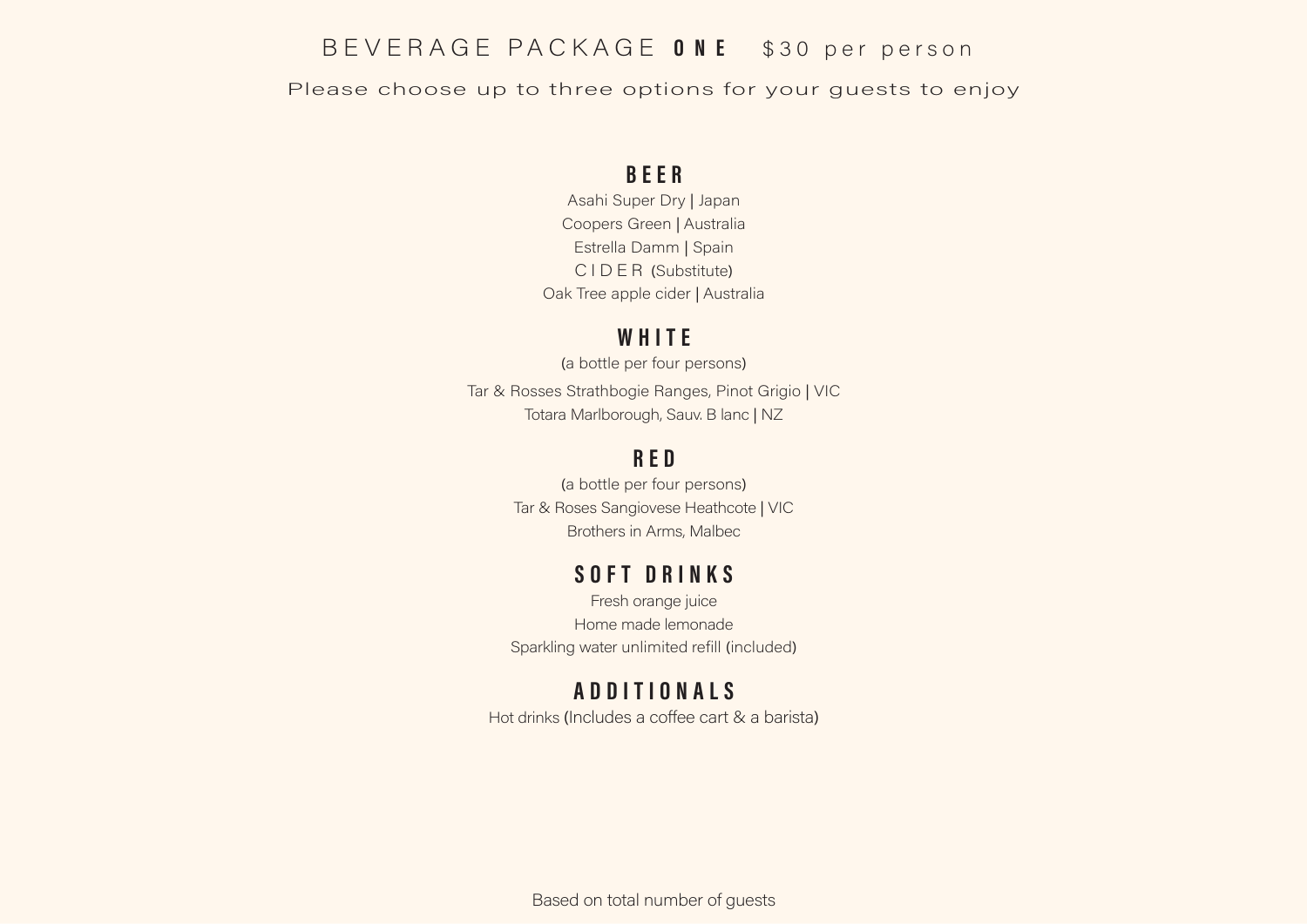#### BEVERAGE PACKAGE TWO \$40 per person

This package includes 15% additional beer at no extra charge and unlimited soft drinks Please choose up to four options for your quests to enjoy

#### **BEER**

Asahi Super Dry / Japan Coopers Green / Australia Estrella Damm / Spain

CIDER (Substitute) Oak Tree apple cider / Australia

## WHITE

(a bottle per four persons) Tar & Rosses Strathbogie Ranges, Pinot Grigio | VIC Totara Marlborough, Sauv. B lanc | NZ Crabtree 'Hilltop', Riesling | C V

# **RED**

(a bottle per four persons) Tar & Roses Sangiovese Heathcote | VIC Brothers in Arms, Malbec Contesa, Montepulciano | IT

#### SOFT DRINKS

(Unlimited) Fresh orange juice Home made lemonade Pomengranate Lime Soda Sparkling water (included)

## **ADDITIONALS**

Hot drinks (Includes a coffee cart & a barista)

Based on total number of guests